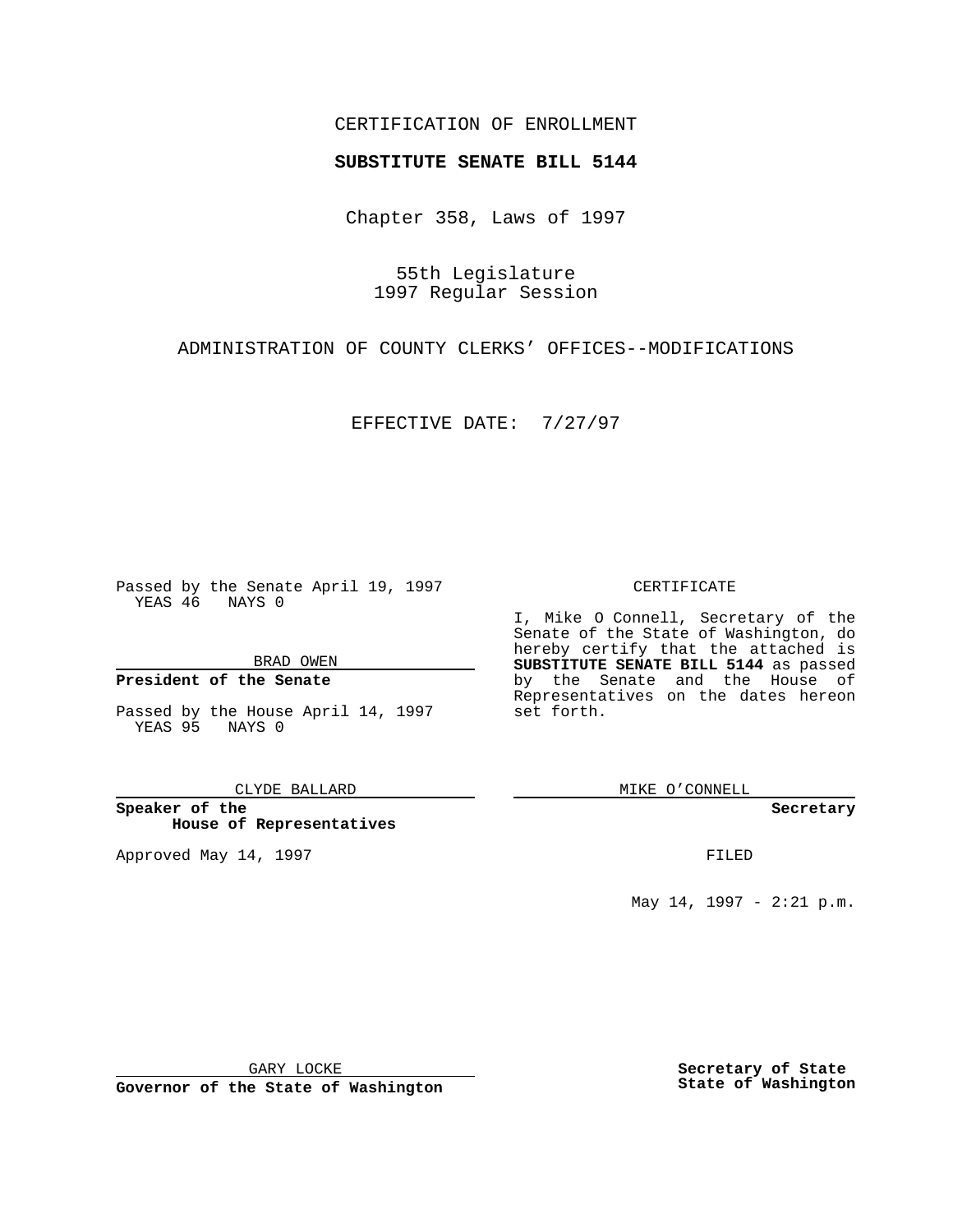# **SUBSTITUTE SENATE BILL 5144** \_\_\_\_\_\_\_\_\_\_\_\_\_\_\_\_\_\_\_\_\_\_\_\_\_\_\_\_\_\_\_\_\_\_\_\_\_\_\_\_\_\_\_\_\_\_\_

\_\_\_\_\_\_\_\_\_\_\_\_\_\_\_\_\_\_\_\_\_\_\_\_\_\_\_\_\_\_\_\_\_\_\_\_\_\_\_\_\_\_\_\_\_\_\_

AS AMENDED BY THE HOUSE

Passed Legislature - 1997 Regular Session

**State of Washington 55th Legislature 1997 Regular Session**

**By** Senate Committee on Law & Justice (originally sponsored by Senator Roach)

Read first time 02/12/97.

 AN ACT Relating to the administration of county clerks' offices; amending RCW 6.36.035, 7.68.290, 4.56.100, 4.64.030, 4.64.060, and 5.44.010; reenacting and amending RCW 4.64.120; and repealing RCW 4.64.070.

5 BE IT ENACTED BY THE LEGISLATURE OF THE STATE OF WASHINGTON:

6 **Sec. 1.** RCW 6.36.035 and 1994 c 185 s 7 are each amended to read 7 as follows:

 (1) At the time of the filing of the foreign judgment, the judgment creditor or the judgment creditor's lawyer shall make and file with the clerk of court an affidavit setting forth the name and last known post office address of the judgment debtor, and the judgment creditor.

12 (2) Promptly upon the filing of the foreign judgment and the 13 affidavit, the ((clerk)) judgment creditor shall mail notice of the 14 filing of the foreign judgment to the judgment debtor at the address 15 given ((and shall make a note of the mailing in the docket)). The 16 notice shall include the name and post office address of the judgment 17 creditor and the judgment creditor's lawyer if any in this state. In 18 addition, the judgment creditor ((may mail a notice of the filing of 19 the judgment to the judgment debtor and may)) shall file proof of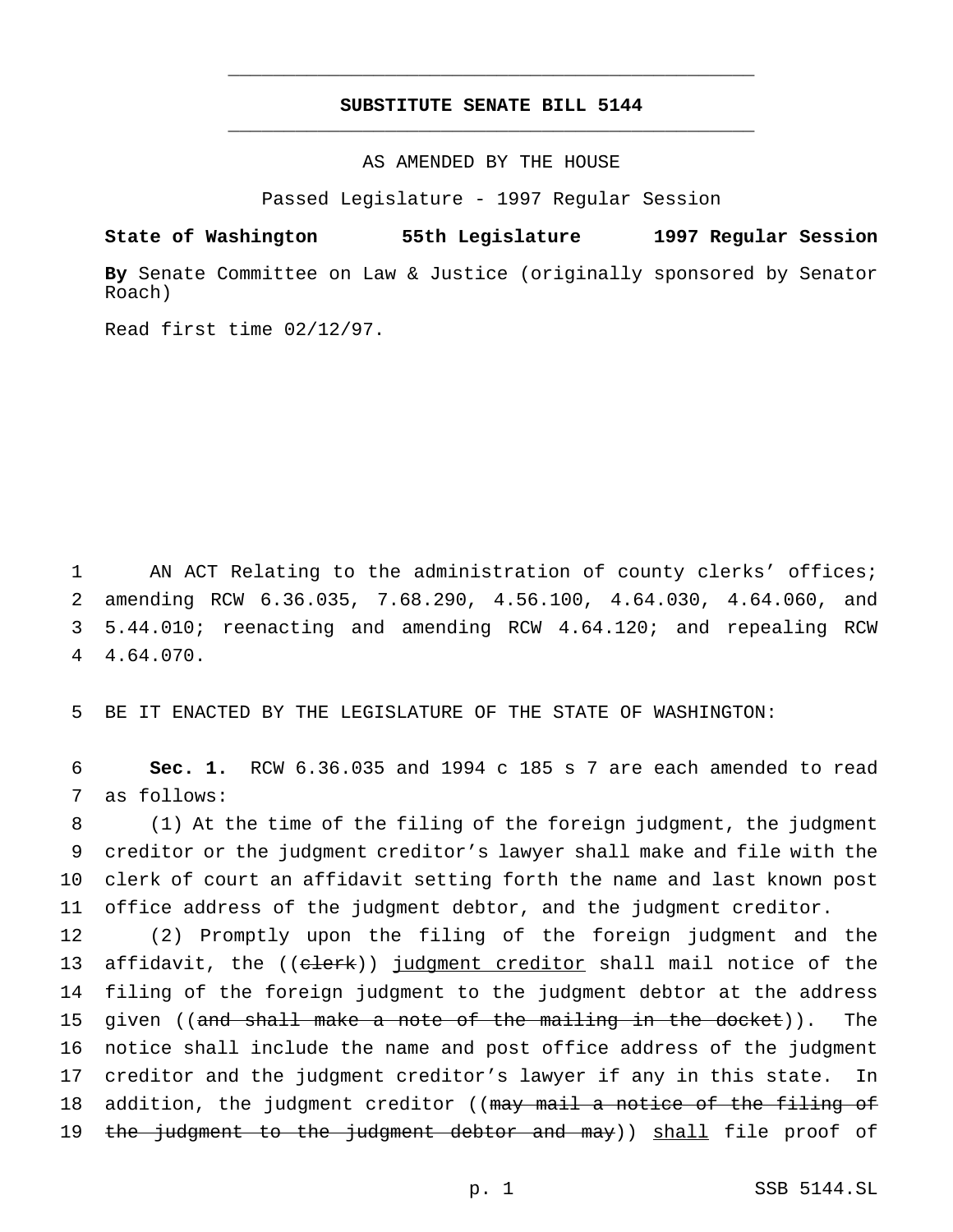1 mailing with the clerk. ((Lack of notice of filing by the clerk shall not affect the enforcement proceedings if proof of mailing by the 3 judgment creditor has been filed.))

 (3)(a) No execution or other process for enforcement of a foreign judgment filed in the office of the clerk of a superior court shall ((issue until ten days after the date the judgment is filed, or)) be 7 allowed until ten days after ((mailing the notice of filing, whether 8 mailed by the clerk or)) the proof of mailing has been filed with the 9 clerk by the judgment creditor( $(\frac{\pi}{2})$  whichever is later)).

 (b) No execution or other process for enforcement of a foreign judgment filed in the office of the clerk of a district court shall 12 ((issue until fourteen days after the date the judgment is filed, or)) 13 be allowed until fourteen days after ((mailing the notice of filing, 14 whether mailed by the clerk or)) the proof of mailing has been filed 15 with the clerk by the judgment creditor( $(\frac{1}{2}$  whichever is later)).

 **Sec. 2.** RCW 4.64.120 and 1987 c 442 s 1111 and 1987 c 202 s 119 are each reenacted and amended to read as follows:

 It shall be the duty of the county clerk to enter in the execution docket any duly certified transcript of a judgment of a district court of this state and any duly certified abstract of any judgment of any court mentioned in RCW 4.56.200, filed in the county clerk's office, and to index the same in the same manner as judgments originally rendered in the superior court for the county of which he or she is 24 clerk. Jurisdiction over the judgment, including modification to or 25 vacation of the original judgment, transfers to the superior court. The superior court may, in its discretion, remand the cause to district 27 court for determination of any motion to vacate or modify the original 28 judgment.

 **Sec. 3.** RCW 7.68.290 and 1987 c 281 s 2 are each amended to read as follows:

 If a defendant has paid restitution pursuant to court order under RCW 9.92.060, 9.94A.140, 9.94A.142, 9.95.210, or 9A.20.030 and the victim entitled to restitution cannot be found or has died, the clerk of the court shall deposit with the county treasurer the amount of restitution unable to be paid to the victim. The county treasurer shall monthly transmit the money to the state treasurer for deposit as provided in RCW 43.08.250. Moneys deposited under this section shall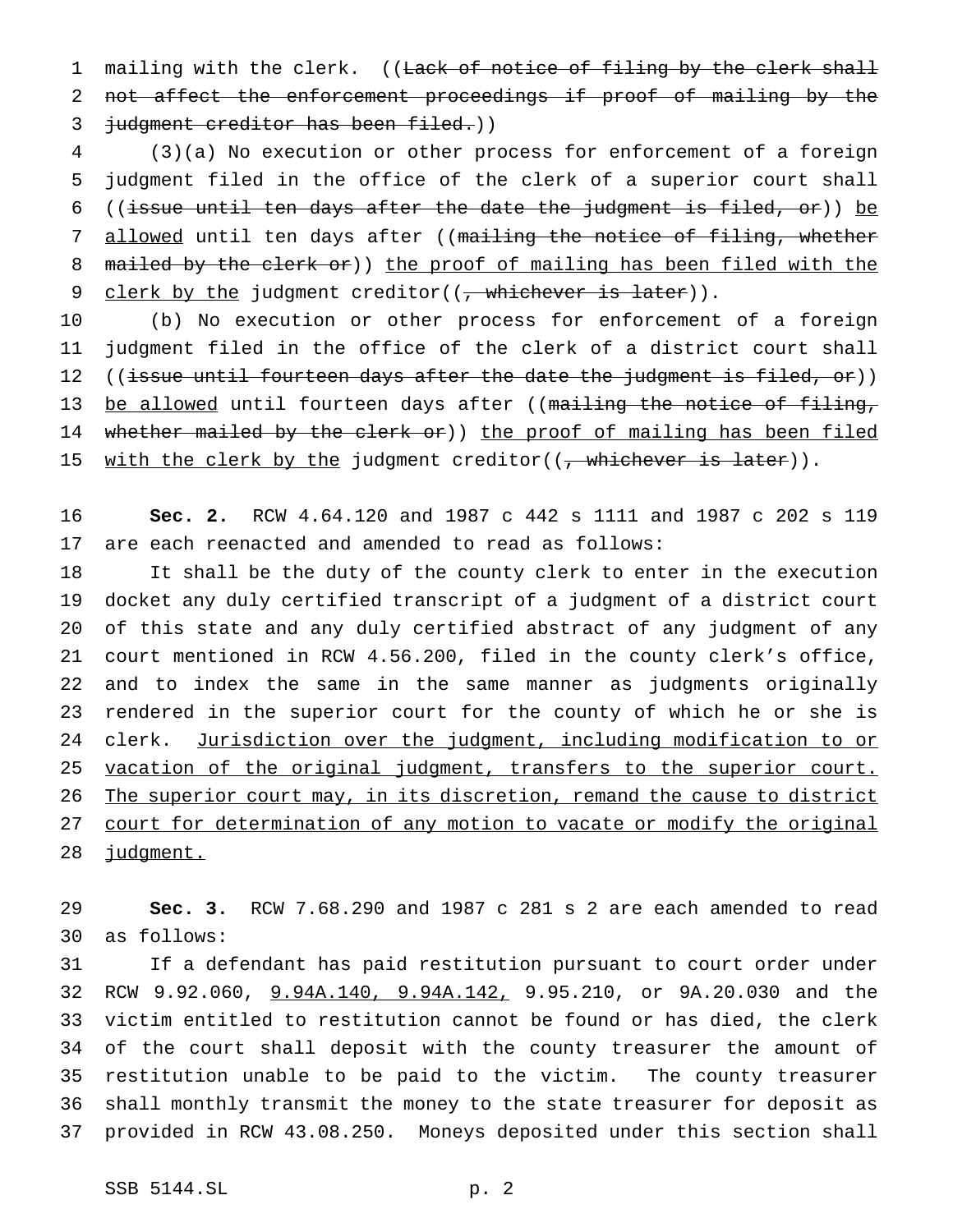be used to compensate victims of crimes through the crime victims compensation fund.

 **Sec. 4.** RCW 4.56.100 and 1994 c 185 s 1 are each amended to read as follows:

 (1) When any judgment for the payment of money only shall have been paid or satisfied, the clerk of the court in which such judgment was rendered shall note upon the record in the execution docket satisfaction thereof giving the date of such satisfaction upon either the payment to such clerk of the amount of such judgment, costs and interest and any accrued costs by reason of the issuance of any execution, or the filing with such clerk of a satisfaction entitled in such action and identifying the same executed by the judgment creditor 13 or his or her attorney of record in such action or his or her assignee 14 acknowledged as deeds are acknowledged. The clerk has the authority to note the satisfaction of judgments for criminal and juvenile legal financial obligations when the clerk's record indicates payment in full 17 or as directed by the court. Every satisfaction of judgment and every partial satisfaction of judgment which provides for the payment of money shall clearly designate the judgment creditor and his or her attorney if any, the judgment debtor, the amount or type of satisfaction, whether the satisfaction is full or partial, the cause number, and the date of entry of the judgment. A certificate by such 23 clerk of the entry of such satisfaction by him or her may be filed in 24 the office of the clerk of any county in which an abstract of such judgment has been filed. When so satisfied by the clerk or the filing of such certificate the lien of such judgment shall be discharged.

 (2) The department of social and health services shall file a satisfaction of judgment for welfare fraud conviction if a person does not pay money through the clerk as required under subsection (1) of this section.

 (3) The department of corrections shall file a satisfaction of judgment if a person does not pay money through the clerk's office as required under subsection (1) of this section.

 **Sec. 5.** RCW 4.64.030 and 1995 c 149 s 1 are each amended to read as follows:

 The clerk shall enter all judgments in the execution docket, subject to the direction of the court and shall specify clearly the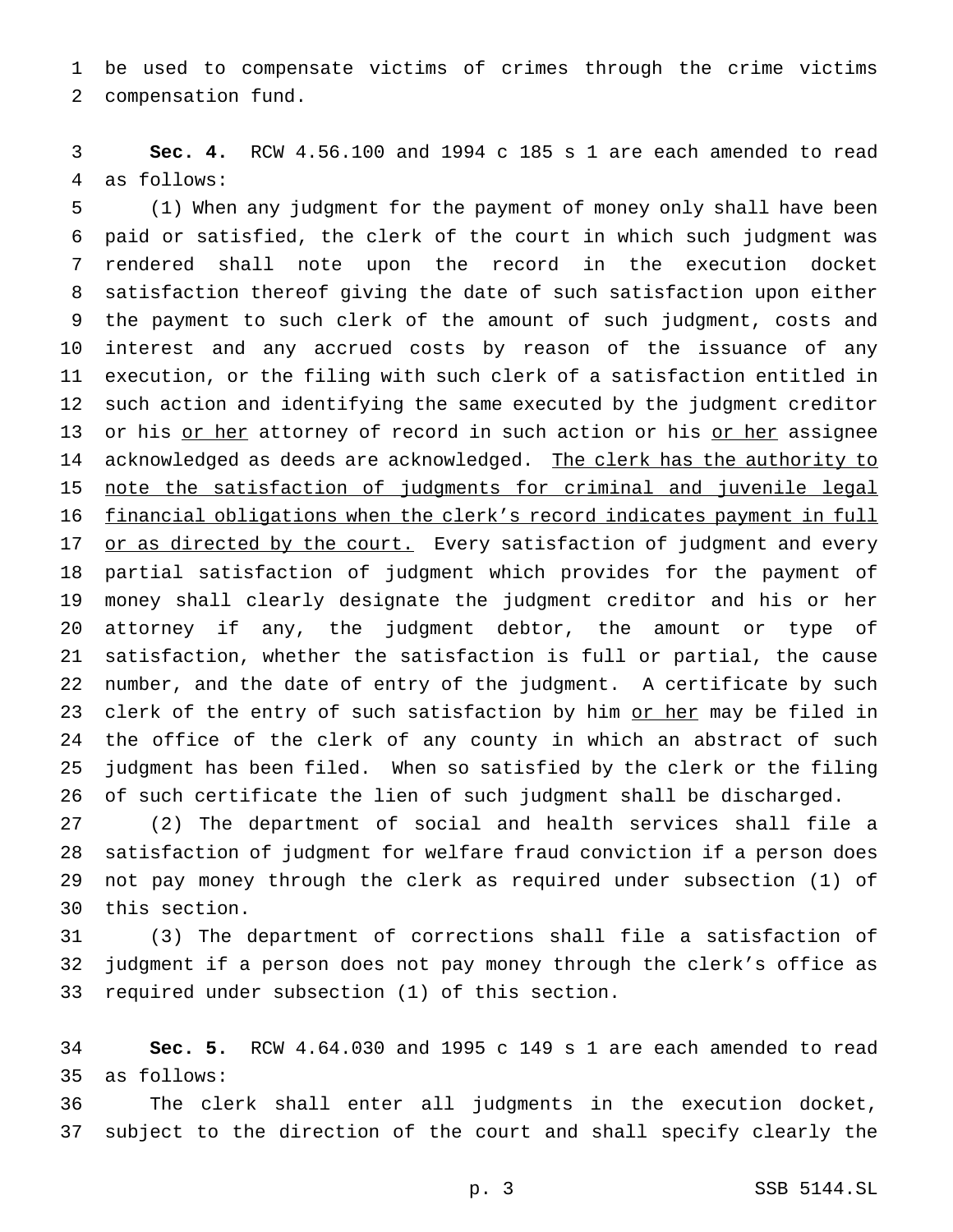amount to be recovered, the relief granted, or other determination of the action.

 On the first page of each judgment which provides for the payment of money, including judgments in rem, mandates of judgments, and judgments on garnishments, the following shall be succinctly summarized: The judgment creditor and the name of his or her attorney, the judgment debtor, the amount of the judgment, the interest owed to the date of the judgment, and the total of the taxable costs and attorney fees, if known at the time of the entry of the judgment. If the attorney fees and costs are not included in the judgment, they 11 shall be summarized in the cost bill when filed. ((This information is 12 included in the judgment to assist the county clerk in his or her 13 record-keeping function.)) The clerk may not ((sign or file)) enter a judgment, and a judgment does not take effect, until the judgment has a summary in compliance with this section. The clerk is not liable for an incorrect summary.

 **Sec. 6.** RCW 4.64.060 and 1987 c 442 s 1105 are each amended to read as follows:

 Every county clerk shall keep in the clerk's office a record, to be called the execution docket, which shall be a public record and open during the usual business hours to all persons desirous of inspecting it. The record must be indexed both directly and inversely, and include all judgments, abstracts, and transcripts of judgments in the 24 clerk's office. The index must refer to each party against whom the 25 judgment is rendered or whose property is affected by the judgment.

 **Sec. 7.** RCW 5.44.010 and Code 1881 s 430 are each amended to read as follows:

 The records and proceedings of any court of the United States, or any state or territory, shall be admissible in evidence in all cases in 30 this state when duly ((authenticated)) certified by the attestation of the clerk, prothonotary or other officer having charge of the records of such court, with the seal of such court annexed.

 NEW SECTION. **Sec. 8.** RCW 4.64.070 and 1987 c 442 s 1106, 1935 c 22 s 1, & 1929 c 60 s 5 are each repealed.